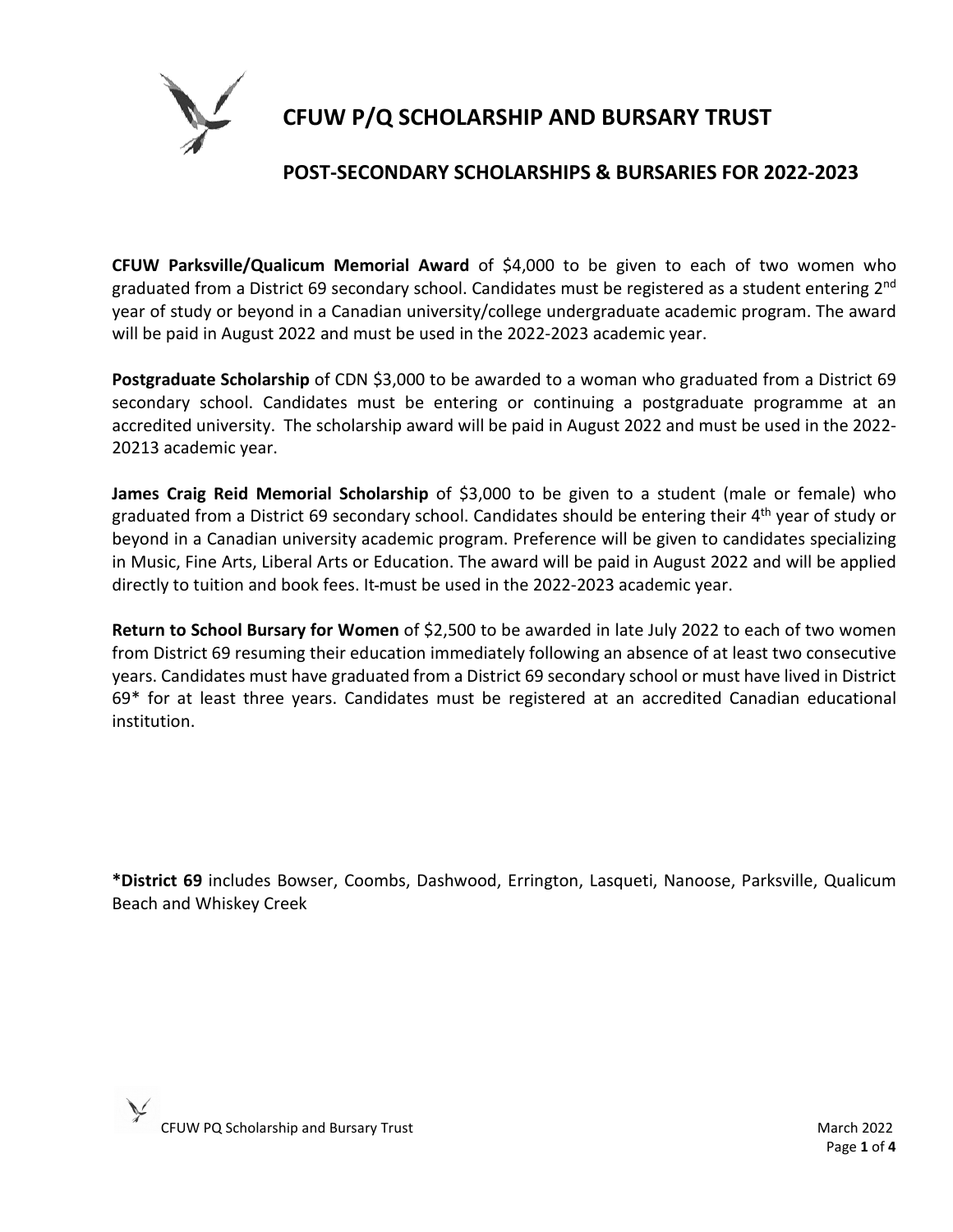## **APPLICATION FORM INSTRUCTIONS**

### **2022-2023 POST-SECONDARY SCHOLARSHIPS**

Each applicant must supply:

- $\checkmark$  A completed application form including the financial plan (pages 3 & 4 below).
- $\checkmark$  Appropriate transcripts.
- $\checkmark$  A copy of an acceptance letter from an accredited educational institution.
- $\checkmark$  A personal letter outlining reasons for making the application, academic and work experience, volunteer and/or community experience, education and career goals.

#### **APPLICATIONS MUST BE SUBMITTED VIA E-MAIL IN pdf FORMAT**

#### **E-MAIL Address**

[Applications.sbtpq@gmail.com](mailto:Applications.sbtpq@gmail.com)

#### **The required documents must be received by June 1, 2022.**

Applications will be evaluated on academic record, financial plan, role in the community/family and career goals and plans.

**Award winners** must inform The Scholarship and Bursary Trust of the name and address of their chosen university and their student number so that the funds may be sent to the Registrar/Bursar.

Decisions of the Scholarship and Bursary Trust are final.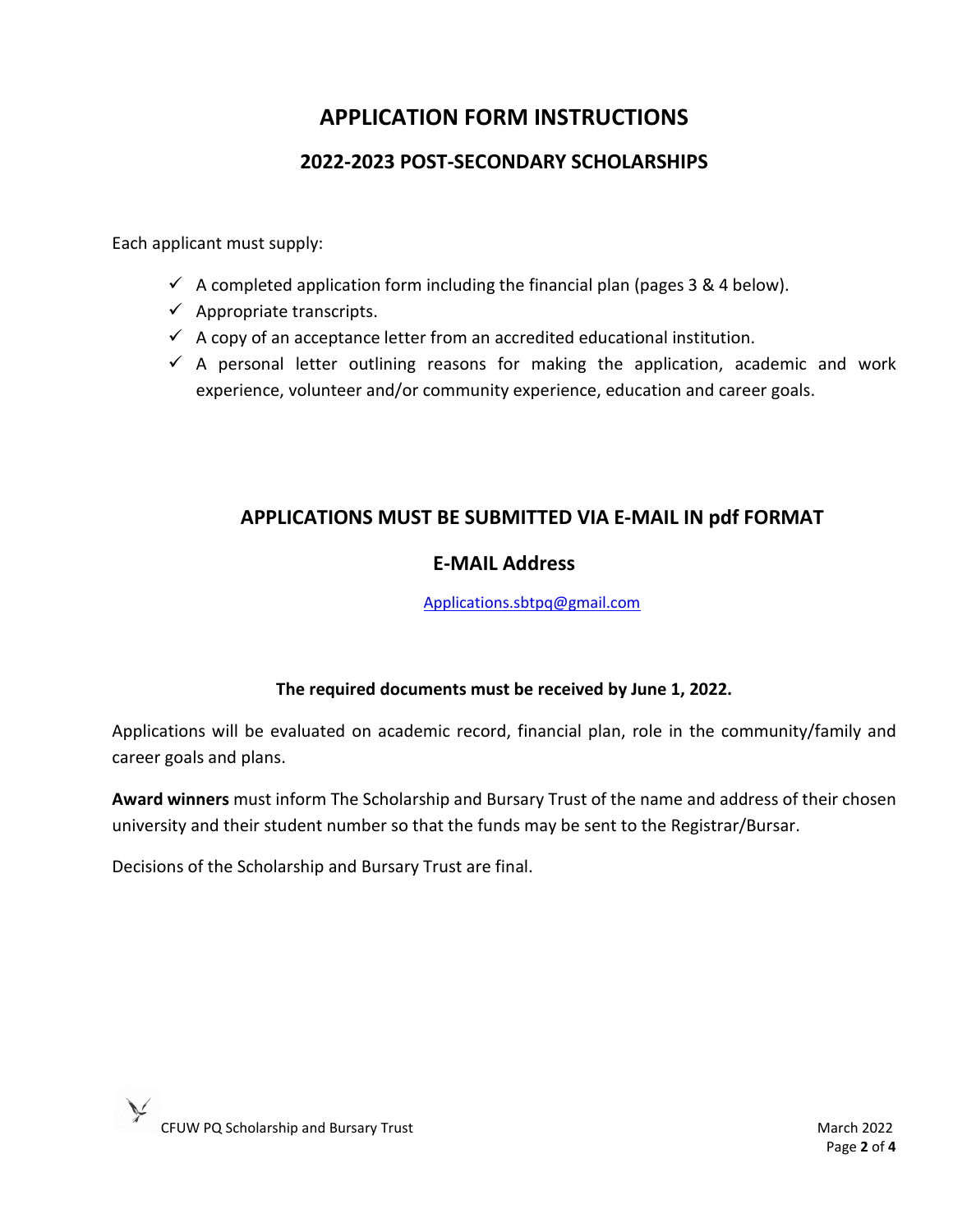## **POST-SECONDARY APPLICATION FORM**

| Indicate the award(s) you are applying for with an "X"                                                                                                              |  |  |  |
|---------------------------------------------------------------------------------------------------------------------------------------------------------------------|--|--|--|
| <b>Memorial Award</b><br>Postgraduate Scholarship<br>James Craig Reid Scholarship                                                                                   |  |  |  |
| Return to School Bursary                                                                                                                                            |  |  |  |
|                                                                                                                                                                     |  |  |  |
|                                                                                                                                                                     |  |  |  |
|                                                                                                                                                                     |  |  |  |
|                                                                                                                                                                     |  |  |  |
|                                                                                                                                                                     |  |  |  |
|                                                                                                                                                                     |  |  |  |
|                                                                                                                                                                     |  |  |  |
| If you receive an award, your photo and academic achievement may be displayed on the CFUW<br>Parksville/Qualicum website or in local media. Do you agree? YES<br>No |  |  |  |
| How did you learn about the CFUW Scholarships and Bursaries? ____________________                                                                                   |  |  |  |
|                                                                                                                                                                     |  |  |  |
|                                                                                                                                                                     |  |  |  |